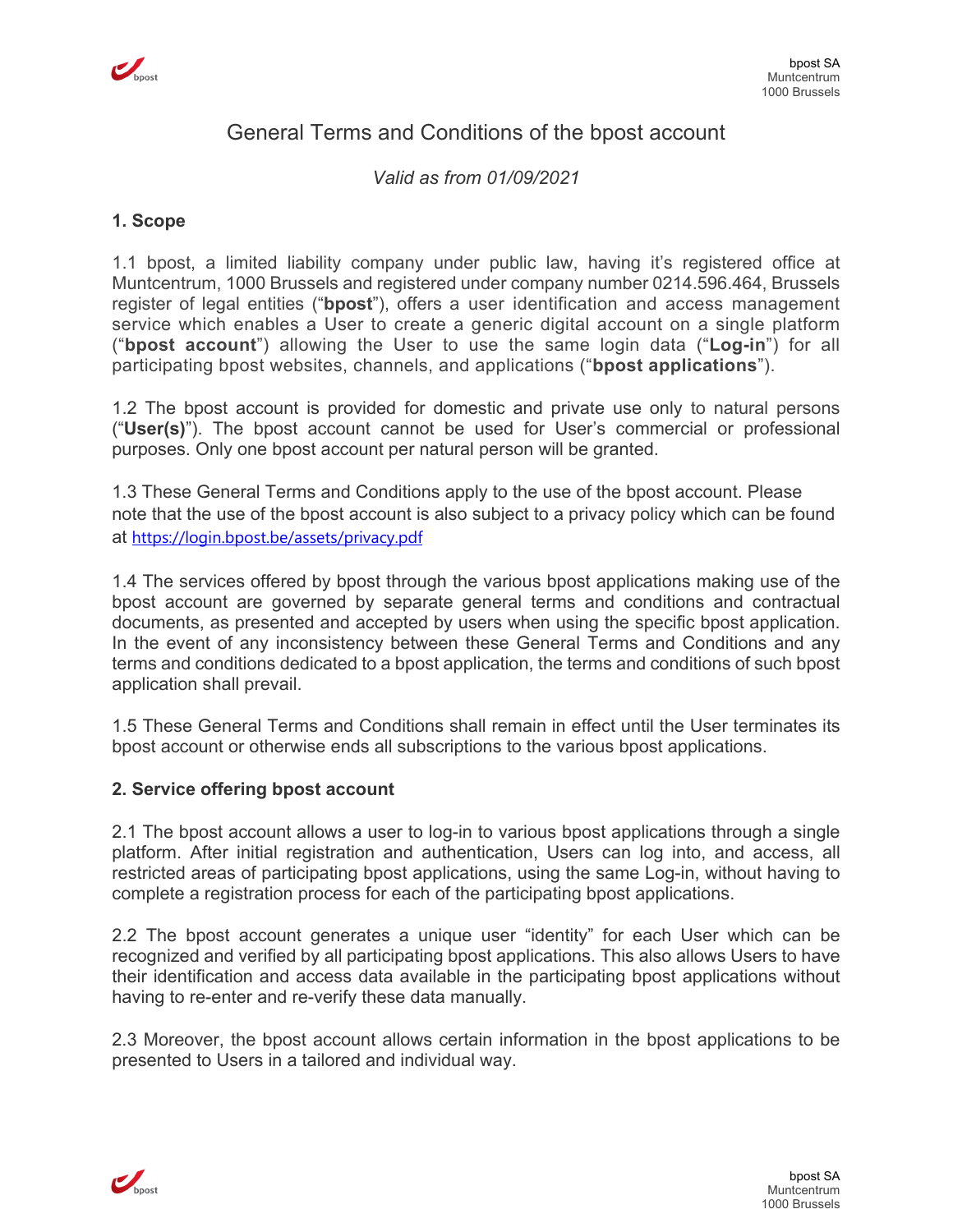

2.4 The bpost account allows users to manage their user account easily and through a single user interface using the "My profile" tool, available in the participating bpost applications. Through such interface, Users can manage and correct the master data stored (e.g. name, surname, email, mobile), change their password and view information related to the bpost applications in use. .

2.5 Use of the IAM service is free of charge for the User.

## **3. Identification and registration**

3.1 To be able to use the bpost account, the User needs to register an account by completing a registration form, including, without limitation, his or her first and last name, e-mail address and mobile phone. User also needs to confirm e-mail ownership via an e-mail sent to their mailbox.

3.2 Some bpost applications are restricted to Users providing additional mandatory identification data. Therefore, a User may be required to provide such additional identification data to be used for accessing the specific bpost application.

3.3 The User represents and warrants that the personal information provided on his or her registration form, including, without limitation, his or her first and last name, email address and mobile phone, is true and correct. In particular, Users must not enter the details of others and are required to notify bpost without undue delay if there is any change in the personal information they supplied through the My profile" tool, available in the participating bpost applications.

3.4 Promptly after receipt of the registration form by bpost, the User will receive a confirmation e-mail containing a unique link. By clicking this link, the User confirms receipt of the e-mail and ownership of the e-mail address. Following such confirmation, the User receives an email confirming the registration and obtains access to the User's bpost account.

3.5 Successful registration to the bpost account does not automatically entitle Users access to the bpost applications.

3.6 bpost reserves the right to refuse registrations on a case-by-case basis in bpost's sole discretion, for any reason whatsoever.

#### **4. Use of the bpost account**

4.1 Users will be able to access restricted content and offerings of the participating bpost applications by entering their Log-in into the respective login form. The Log-in usually consists of the User's e-mail address and password.

4.2 The bpost account and Log-in is intended to be used only by the respective User personally (for domestic and private use only). They cannot be transferred to a different person unless with the express prior written consent of bpost. The agreement ends by

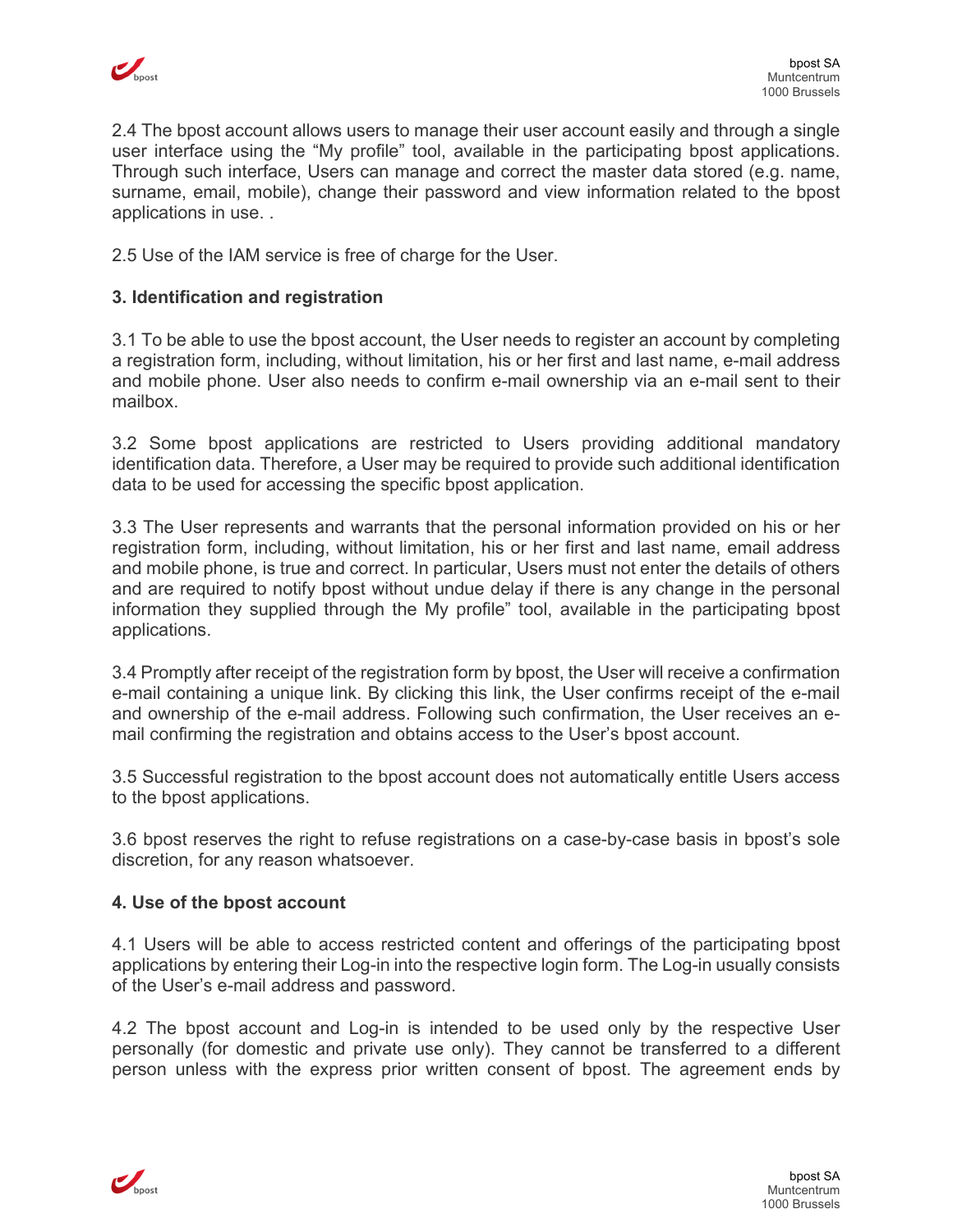

operation of law upon the decease of a User. As soon as bpost learns of such decease, the bpost account in question will be discontinued.

4.3 Users may not disclose their Log-In, in particular their password, to anyone (including family members and co-workers). Users must ensure that their Log-In, in particular their password, is kept confidential and secure at all times and are required to prevent any unauthorized use of the participating bpost applications by third parties.

4.4 By using the bpost account and Log-in, the User warrants that he/she will not:

- Use the bpost account in a manner inconsistent with these General Terms and Conditions or in any way that violates any local, national, or international laws or regulations;
- Permit anyone else to use the User's bpost account or attempt to gain access to another User's account;
- Attempt to circumvent or compromise any security measures;
- Resell or repurpose the User's bpost account; or
- Infringe bpost's intellectual property rights or those of any third party in relation to the use of the bpost account.

4.5 The User has a duty of care and obligation to limit damages. bpost strongly recommends the User to additionally secure each device used by means of a device code (e.g. numerical code; fingerprint; graphic login; ...) in order to prevent unauthorised access by third parties. bpost also advises the User to be cautious in communicating personal or financial details in view of their possible visibility, for example within a group of people (online or offline), and to remain vigilant for practices such as phishing.

4.6 If a User becomes aware of or suspects any misuse of his or her bpost account or Log-In, he or she shall notify bpost without undue delay through e-mail at LST ICT IAM notification@bpost.be or through bpost client service (see section 10). In the event of actual or suspected misuse of a bpost account or Log-In, bpost shall have the right to terminate User's access to and bpost applications immediately.

4.7 If a User is responsible for the misuse of a bpost account or Log-In, the User shall be liable for all consequences of use by a third party. In particular, a User shall be deemed responsible if he or she enabled the unauthorized use of his or her bpost account through negligence or if a User has selected the "Remain logged in" option while working on a public or shared computer and third parties thereby gain access to the bpost applications. The liability of the User ends only if and when he or she has notified bpost by email (LST ICT IAM notification@bpost.be) or through bpost client service (see section 10) of the unauthorized use of his or her bpost account and has changed the password of the Log-in, if necessary.

4.8 bpost cannot be held responsible for any damage resulting from the use or misuse of the User's bpost account, nor from the fact that the User, as a result of loss, theft, blocking or similar situations, cannot benefit or can only benefit partially from a bpost application.

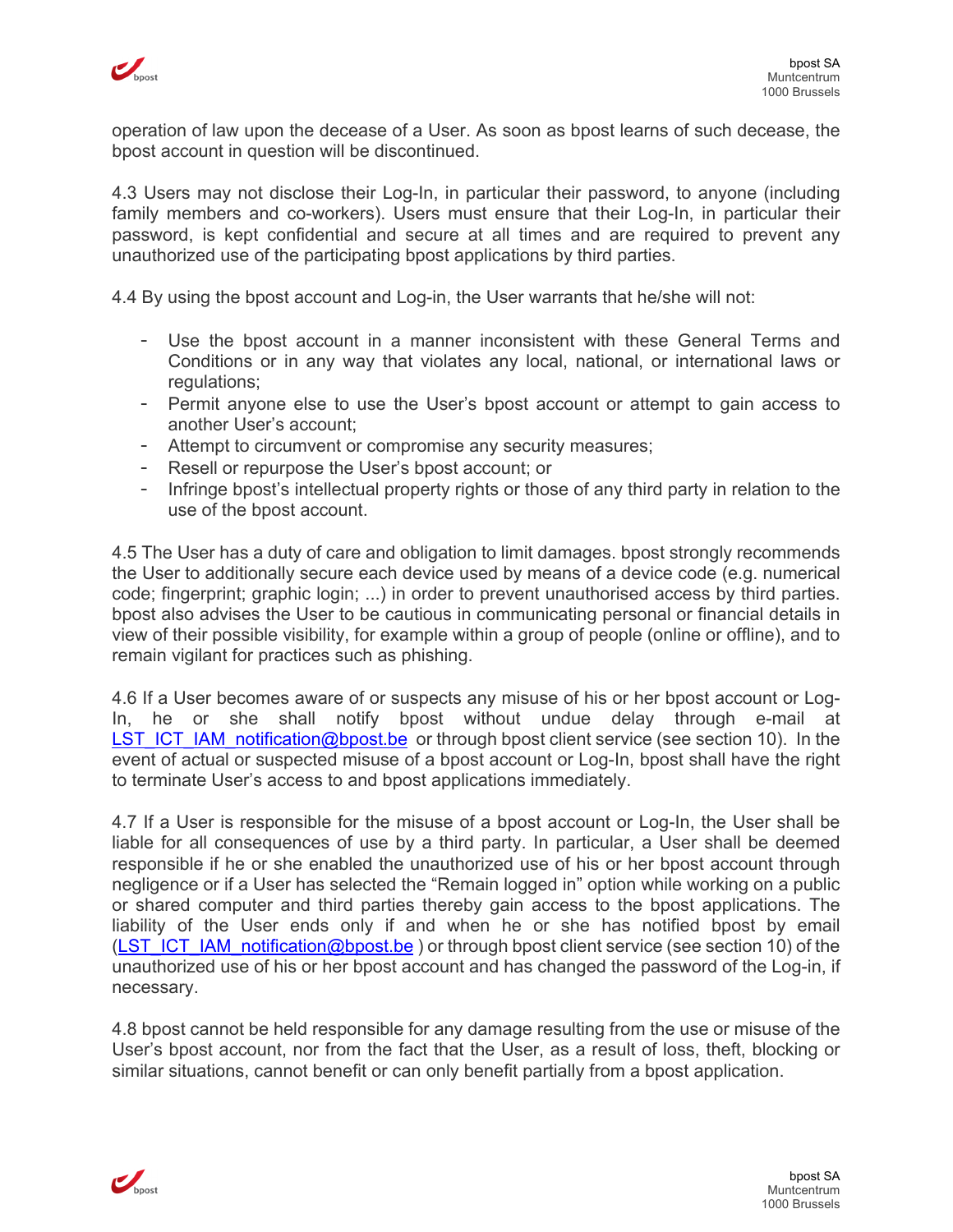

## **5. User's liability**

5.1 The User is solely responsible for the correct use of his/her bpost account and all functionalities or services linked to it. The User is also solely responsible for the communications sent via the bpost account, as well as for the execution of the activities or engagements he/she has entered into.

5.2 The User will fully indemnify bpost against all damages and costs resulting from the provision of incorrect or incomplete information when applying for or managing the User's bpost account or from the misuse of the Log-in.

#### **6. bpost's liability**

6.1 bpost delivers a best-efforts undertaking with regards to the bpost account, and in particular with regard to the creation of the User's bpost account as well as the use, conservation and management of the bpost account.

6.2 bpost commits to secure its systems and to discourage disturbing or inappropriate behaviour as to the best of its ability with regard to the Users. bpost takes reports of improper behaviour serious and takes appropriate measures to discourage such behaviour in the future.

6.3 bpost will not be liable for the temporary unavailability of the bpost account or Log-In.

6.4 Without prejudice to the applicable legislation, bpost will not be liable towards the User or a third party for direct or indirect damage of any kind that results from or is related to the use of the bpost account or Log-In (including f.ex. loss of profit, loss of interest or opportunity, loss of data, inactivity or additional costs). This also concerns damage resulting from possible abuse that could be made of the bpost account or Log-in, even if bpost was aware of the possibility that such damage could occur.

6.5 bpost discloses all information linked to the bpost account a in a careful and truthful manner to the User. bpost is not responsible for material errors, such as printing errors or incorrectly entered images. bpost endeavours to correct errors as soon as they are known.

#### **5. Term and Termination**

#### **5.1 Term**

5.1.1 The agreement for the provision of the bpost account between the User and bpost is of an indefinite duration.

#### **5.2 Termination by the User**

5.2.1 The User may terminate the agreement for the provision of the bpost account for convenience at any time and free of charge through written notice to

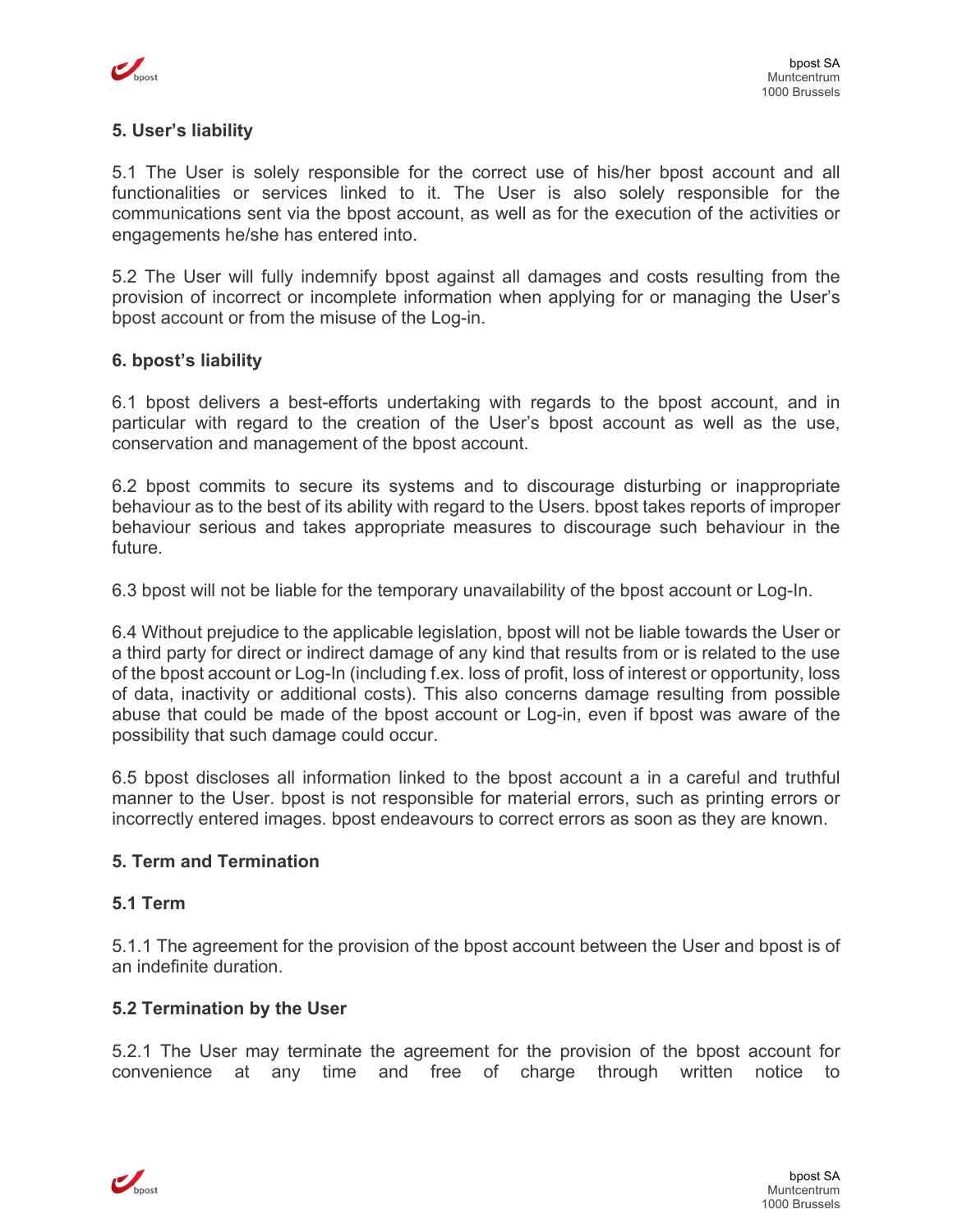

LST ICT IAM notification@bpost.be or to bpost client service (see section 10). The date of receipt of the notification by bpost is considered being the date of termination.

5.2.2 Ending the agreement implies that the User can no longer use a service or part of a service through a bpost application that is linked to the bpost account. If a User has ongoing transactions on bpost applications (f.ex. subscriptions, purchases,…) or still requires access to bpost applications (f.ex. access to ordering history,…), the termination of the agreement for the provision of the bpost account only takes effect when the User has terminated or otherwise ended any such ongoing transactions or access requirements.

# **5.3 Termination by bpost**

5.3.1 bpost may suspend or terminate the agreement for the provision of the bpost account, as well as a User's bpost account and Log-In, at any time. bpost will timely inform the User of this either through e-mail or through other appropriate means of communication.

5.3.2 In case the entire bpost account service is stopped, bpost will inform the User a reasonable time in advance before the date on which the termination will take effect.

5.3.3 No prior notification of any form of (partial) suspension or termination of the bpost account and Log-in is required in the event of (suspected) abuse, fraudulent action or other unauthorized use in contravention of these Terms and Conditions (f.ex. when incorrect data have been provided during registration or when the Log-in has been disclosed to third parties,…). In those cases , bpost is also entitled to reclaim any benefits already granted, without prejudice to any other right bpost may have under these General Terms and Conditions or by law.

5.3.4 The suspension by bpost of the bpost account and Log-In is also possible without prior notification to the User, when it is deemed useful for the security of the systems or the safeguarding of the (financial) interests of bpost.

5.3.5 A suspension or termination of (part of) the bpost account or Log-In, can under no circumstances give rise to a right to compensation in favour of the User.

5.3.6 bpost's freedom of judgement as to the necessity of taking sanctioning measures is entirely unrestricted, both as regards the behaviour observed, the assessment of its seriousness and as regards taking measures. In this respect, previously established violations of the General Terms and Conditions by the User or his overall attitude in the past may also be taken into account. Measures other than the (partial) cessation of service that can be taken by bpost include the removal of certain posted content or messages, but also the notification of competent supervisory authorities such as police services or judicial bodies. bpost always takes proportionate measures that are effective and, where necessary, also sufficiently dissuasive to prevent future infringements by the User.

# **6. Data protection**

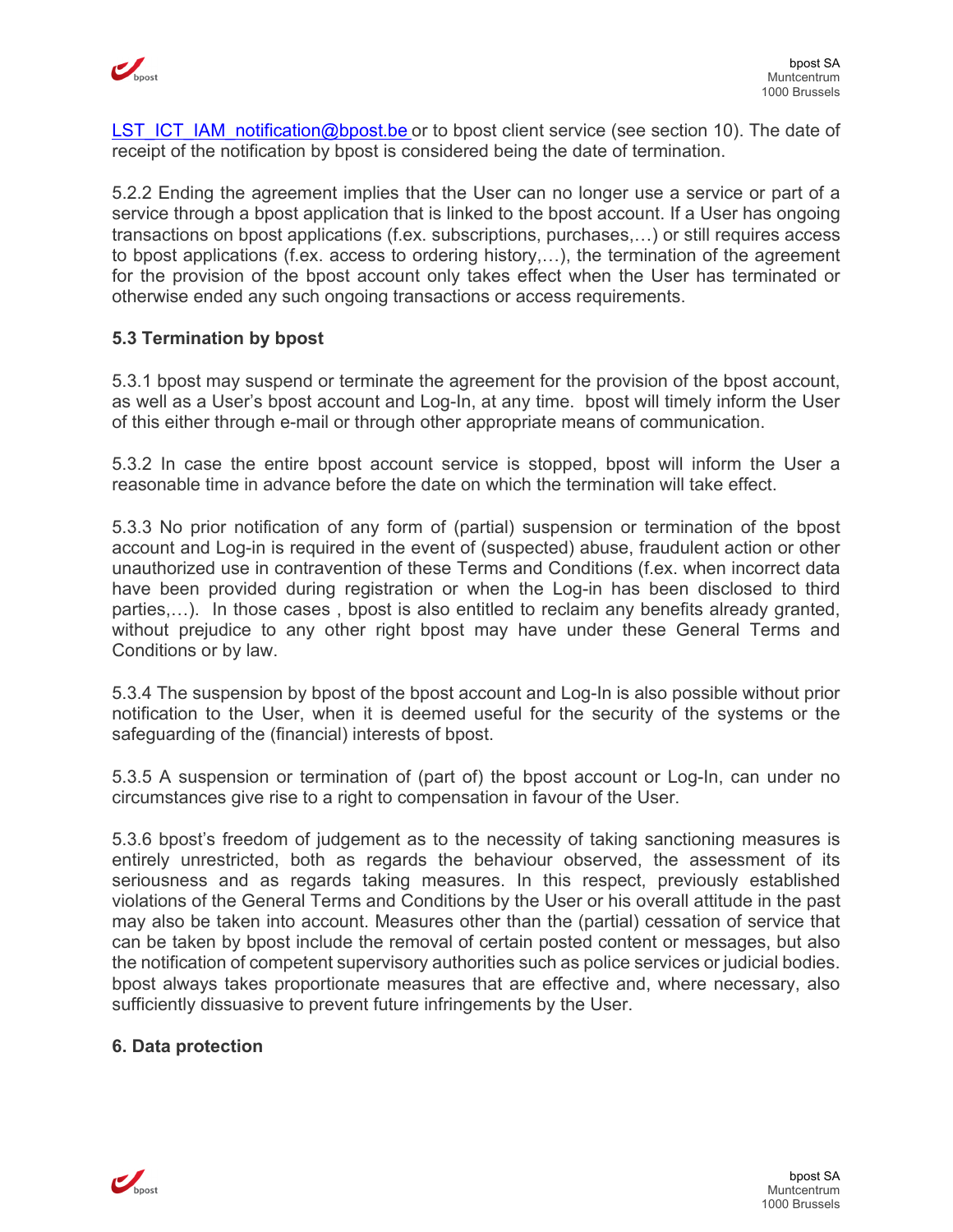

6.1 The use of the bpost account as described in these General Terms and Conditions requires the collection and processing of User's personal data. Protecting the security and privacy of Users' personal data is of great importance to bpost. The collection and processing as well as the measures taken by bpost to protect the security and privacy are described in bpost's privacy policy, which can be found at https://login.bpost.be/assets/privacy.pdf

## **7. Use of websites and applications**

7.1 The User is familiar with the limitations and risks of the use of internet or any other medium by which bpost makes its services available now and in the future. The User is also familiar with the risks of storing and transferring information digitally or electronically.

7.2 Except in the event of willful misconduct or fraud, bpost cannot under any circumstances be held liable for indirect or incidental damage (including loss of profit, loss of interest or opportunity, loss of data, inactivity or personnel costs) suffered by the User or third parties as a result of viruses, hacking or other computer crimes, or as a result of the unavailability, suspension or interruption of the IAM service, notably due to access restrictions to the internet, a temporary equipment failure or maintenance.

#### **8. Intellectual Property**

8.1 The concept, the content, the lay-out, the structure, the source codes, the software, the images, the photos, the animations, the audiovisual works, the texts, data, music and all other components of the bpost account and Log-In and the bpost applications linked to it are and remain the exclusive property of bpost and are protected by various intellectual property rights (including copyright, trademark law, software law, design law, patent law, database law, the sui generis right of the producer of a database, and/or other intellectual property or exclusivity rights).

8.2 This is acknowledged and accepted by the User. By applying for the bpost account and by using the bpost account, the User does not acquire any rights to it. The whole or partial reproduction, distribution, sale, sharing, publication, adaptation and/or use, in whatever form, in whatever way is strictly forbidden, except in accordance with what is expressly permitted by bpost through a prior written consent. Saving any information and/or part of the bpost account in an (electronic) database or otherwise is not permitted.

# **9. Amendments to these General Terms and Conditions**

9.1 bpost may amend these General Terms and Conditions at any time. These amendments may be necessary, for example, to take into account technological developments or sector changes. bpost will timely inform the User of the amendments before they take effect (unless the amendment is imposed by law, court order or other mandatory intervention of a competent authority), either through e-mail or through digital means.

#### **10. Client services**